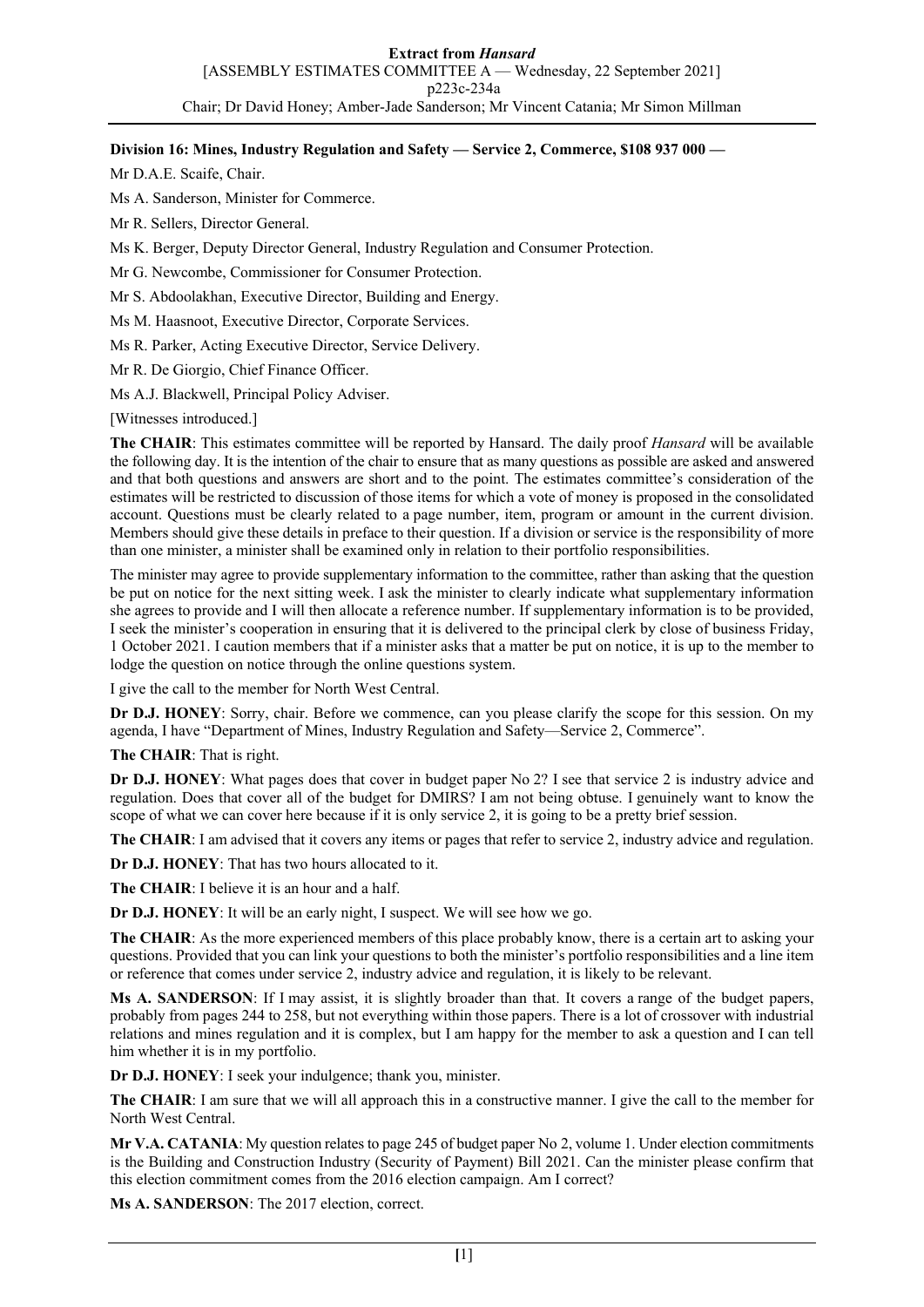**Mr V.A. CATANIA**: Sorry, the 2017 election. That election commitment was to protect subcontractors by including cascading trusts in the legislation. Can the minister confirm that that part of the election commitment was removed in 2021?

**Ms A. SANDERSON**: Chair, I am struggling to understand how the party process in writing an election commitment leads to a budget line item. I was not a part of that process. I do not think that it is linked and I do not think that is in the scope, frankly, because that is a party political process outside of the budget. I can read out the election commitment from the last election.

# **Mr V.A. CATANIA**: Please do.

**Ms A. SANDERSON**: The commitment that we took to the last election was that a McGowan Labor government would establish a project trust account for government contracts to protect access to progress payments between head contractors and subcontractors and that a McGowan Labor government would ensure that retention moneys are held in a project trust account to protect against head subcontractor insolvency. If it occurs outside of government processes, it would be part of the party political process. I do not think that is in the scope here.

**Mr V.A. CATANIA**: I understand that there has been a change to the election commitment made in 2021. However, I will rewind and refer to the second paragraph under significant issues impacting the agency. It states —

The Act delivers on the Government's election commitment to provide better payment protections to subcontractors and suppliers in the building and construction industry and implements many of the remaining —

Not all of the —

recommendations made by Mr John Fiocco in the Final Report to the Minister for Commerce: Security of Payment Reform in the WA Building and Construction Industry.

Clearly, not all the recommendations were adhered to and legislated. Can the minister outline which recommendations from the John Fiocco report—a report commissioned by the Minister for Commerce's predecessor—were not put into the legislation?

**The CHAIR**: The minister has the call.

**Ms A. SANDERSON**: Chair —

**Mr S.A. MILLMAN:** I think the problem with that question -

**The CHAIR**: I have given call to the minister. I will hear from the minister.

**Ms A. SANDERSON**: We have fully met the terms of our election commitment and we have essentially passed that bill. We took it to the 2017 election and we took it to the 2021 election. It was not passed in the previous Parliament but it was passed as a matter of urgency in this Parliament. We have met the terms of our election commitment fully to provide security of payment for subcontractors throughout the entire chain. That was a long and lengthy process. It is a large and important sector. Part of that process was to instigate a review by John Fiocco, a very highly regarded legal practitioner in the construction sector, who was ably assisted by Hon Matthew Swinbourn, who also has very significant industrial experience in the contract sector. They provided a very thorough process to go through all the issues facing the sector and came up with a range of recommendations. It was then up to government and cabinet to draft legislation based on a range of issues that they took into consideration. Legislation was drafted that met the terms of our election commitment. I do not have with me a list of the recommendations that were accepted into that legislation and those that were not -

**Mr V.A. CATANIA**: I am happy to take it as supplementary information.

**Ms A. SANDERSON**: I recommend that the member put the question on notice.

[7.10 pm]

**Mr V.A. CATANIA**: We seem to be get that response from most ministers!

**The CHAIR**: Is there a further question?

**Mr V.A. CATANIA**: No. I am glad that the member for Mount Lawley is here because he was a strong advocate of the legislation.

**The CHAIR**: Member for North West Central, I am interested in hearing a question.

**Ms A. SANDERSON**: I might add something, if that is all right.

**The CHAIR**: If the member would like a further answer, then yes, minister.

**Mr V.A. CATANIA**: Absolutely.

**Ms A. SANDERSON**: Not all of the recommendations from the Fiocco report were election commitments. It did go quite beyond the scope of its terms.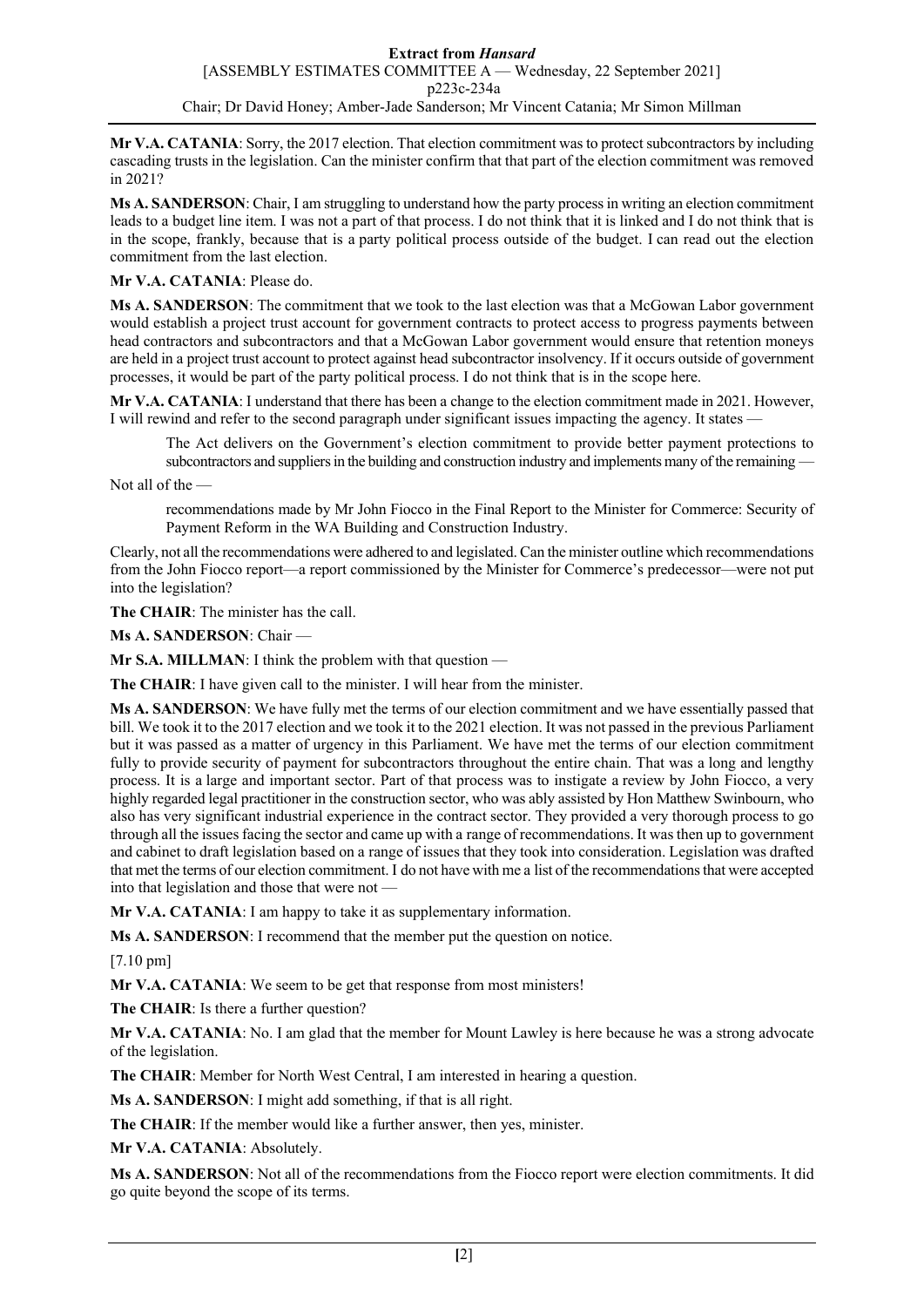**Mr V.A. CATANIA**: I understand that, but the 2017 election commitment was to introduce cascading statutory trusts, ultimately to protect subcontractors in situations such as were experienced at the start of this year when Pindan went into receivership. John Fiocco's report, commissioned by the previous government, clearly identified that as a key recommendation to be put into legislation. This would have protected the subcontractors who lost hundreds of thousands of dollars and who still have not heard from the program in terms of whether it is  $30¢$ ,  $79¢$  or  $80¢$  in the dollar that they are getting back. That is what the Minister for Housing indicated over a month ago, if not longer.

**Mr S.A. MILLMAN**: It is a question for the Minister for Housing.

**Mr V.A. CATANIA**: It is a question for the Minister for Housing. I have asked that question but he has not responded. This legislation would have protected all those subcontractors who lost, in some cases, hundreds of thousands of dollars. We have just seen another company go under as well.

**The CHAIR**: Member, can I ask you to get to the point of the question?

**Mr V.A. CATANIA**: You can, chair.

**The CHAIR**: I would appreciate that.

**Mr V.A. CATANIA**: Why were cascading trusts not put into the legislation? It was a 2017 election commitment and it was part of the Fiocco recommendations. Why did the minister not put it in the legislation?

**Ms A. SANDERSON**: I am not going to take advice from the member for North West Central on what was and was not in our election commitments. We made a commitment to protect subcontractors down the subcontracting chain. That is absolutely what we have done. We moved to do that in the last term of government. There had been absolutely no action in the eight and a half years of the previous Barnett government, to the point where we saw people taking drastic action. People took their lives because of this issue. It is only a Labor government that has put in place protections for subcontractors through the entire contracting chain.

The feedback I get from subcontractors is that they are very, very happy with this legislation. That is the feedback that I get. This is the first time that they can see that those protections have been put in place. The member cannot look at the legislation as a single section—just the cascading trusts or just the retention trusts. The legislation is designed to work together—all sections work together. If one section is pulled out, it is like a clock that stops working properly. A combination of mechanisms in that legislation protects subcontractors. It is the rapid adjudication, which also has not happened previously; it is the resourcing to provide that advice and that adjudication; it is the minimum monthly payments as well as the retention moneys along the chain.

I have been open about this previously, but when it comes to cascading trusts, there is concern in a sector that employs about 140 000 to 150 000 people—a significant employer, and significant in its contribution to our economic recovery and that runs on incredibly tight cash margins all the way down the chain—that if we put in place a large shock like cascading trusts, it would create issues for every single subcontractor. We were not prepared to do that. When I read the Fiocco report, I paid a lot of attention to that chapter. When I got carriage of this portfolio, I read through the evidence. There were varying points of view across the sector about the benefits or otherwise of cascading trusts. There is a divergence of opinions about the value versus the cost. When the report was released, it is fair to say that a number of subcontractors walked back their support for cascading trusts when they realised that it would apply to every single person, right down to the last subcontractor who has the smallest contract, or the second-last subcontractor. People were rightly concerned about their margins.

A better cost–benefit analysis would need to be done on the potential impact on the sector before something so significant was put in place. No other state or territory in the country has cascading trusts. It would be an appropriate move at a national level, if that is the way we were supposed to go. But for the state to go out on this significant limb, if you like, without having all the information and the cost benefit of cascading trusts, would not be appropriate. The sector has been under significant reform. Rightly, it needs reform. I do not think there is anyone in the sector who says it does not, but to impose too much, too often and too quickly would be detrimental to what is a very important sector.

**Mr V.A. CATANIA**: If the Labor Party had gone to the 2017 election with the 2025 commitment, subcontractors would know where they sit. Would the legislation that was passed by Parliament have protected those subcontractors who worked for Pindan on behalf of the government in terms of the asset maintenance contract that it held in regional WA? Would the legislation that has now passed have protected those subcontractors?

**The CHAIR**: Before I pass to the minister, I have questions about whether that question is relevant to a line item in the budget. What particularly are you tying it back to?

**Mr V.A. CATANIA**: It is subcontractors and protection legislation. How can it not be more relevant?

**Ms A. SANDERSON**: The member is seeking a legal opinion on a contract that I do not have in front of me; I cannot provide that.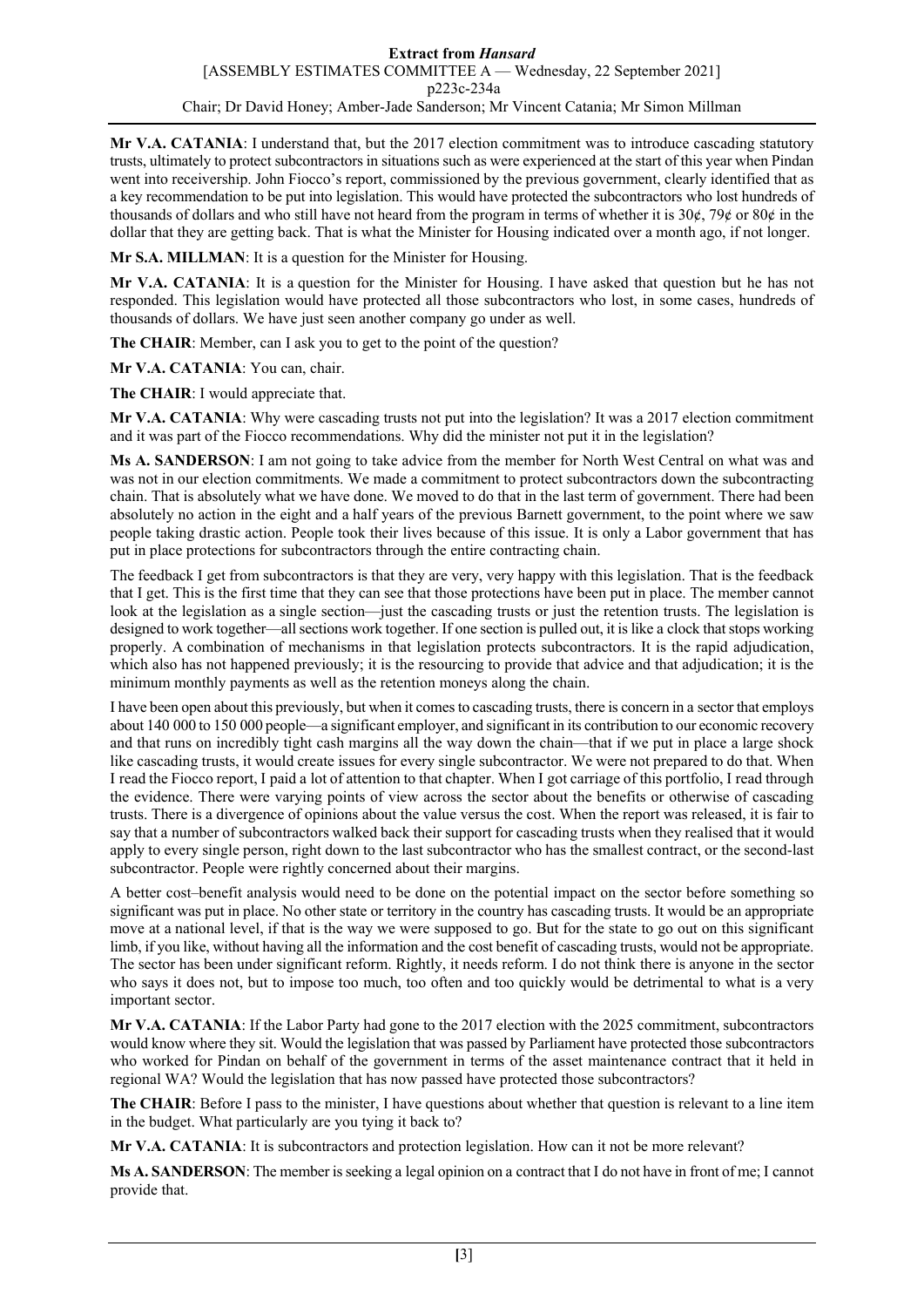**The CHAIR**: It seems to me the member is asking a very specific question about circumstances rather than about the department's implementation —

**Mr V.A. CATANIA**: The minister would have got advice on Pindan and the issue —

**The CHAIR**: Sorry, member; I will finish—about very particular circumstances rather than the implementation of this particular legislation and its implications from the budget. Unless you can tie it more securely back to the budget, I am ruling that it is not in order.

**Mr V.A. CATANIA**: Can the minister provide an example of subcontractors not being protected under the Building and Construction Industry (Security of Payment) Bill 2021?

**Ms A. SANDERSON**: Are not protected?

**Mr V.A. CATANIA**: Yes.

**Ms A. SANDERSON**: Again, the member is asking a broad-ranging hypothetical question.

**Mr V.A. CATANIA**: Am I? In what way?

[7.20 pm]

**The CHAIR**: I think that is the minister's answer, member for North West Central. Is that the further question?

**Mr V.A. CATANIA**: Does it protect all subcontractors in the way that the government claims that it protects subcontractors?

**Ms A. SANDERSON**: The bill that was passed by Parliament protects subcontractors down the chain of contracting from the head contractor.

**Mr V.A. CATANIA**: All subcontractors?

**Ms A. SANDERSON**: Yes.

Mr V.A. CATANIA: It protects all subcontractors. Can the minister say that again?

**The CHAIR**: Member for North West Central, wait for me to give you the call. Is that your further question?

**Mr V.A. CATANIA**: Yes. I want clarification of what the minister just said.

**The CHAIR**: Would the member for North West Central like to ask the question again?

**Mr V.A. CATANIA**: Can the minister confirm that the legislation covers all subcontractors in terms of protecting subcontractors and the moneys owed to them?

**Ms A. SANDERSON**: I will defer to the director general.

**Mr R. Sellers**: Thanks, minister. I will ask my colleague Saj, who advised on the bill, to give some detail.

**Mr S. Abdoolakhan**: The level of protection in terms of how low the threshold will be will be prescribed in the regulations, which are currently being drafted and will be out for consultation in the new year.

**Mr V.A. CATANIA**: So the new regulations will be out early in the new year?

**Ms A. SANDERSON**: For consultation.

**Mr V.A. CATANIA**: How long will that consultation period be?

**Ms A. SANDERSON**: I will ask the director general.

**Mr R. Sellers**: Typically, consultation periods, depending on the time of year, can go from six weeks to months but we have not settled on the consultation period as yet; that will be done after discussion with the government. For example, if the draft regulations were released in early January, we would want to give a little bit longer. If it is when most people are back at work, we could cut it down to a minimum.

**Dr D.J. HONEY**: I refer to page 244, budget paper No 2, volume 1, "Appropriations, Expenses and Cash Asset Sales". I am intrigued because the net appropriation for that service is extraordinarily flat across the forward estimates, much more so than for any other department. Is there a reduction in service across the forward estimates or is the department undergoing some sort of efficiency program to maintain that flat trajectory? For example, 2.5 per cent wage growth is forecast across the budget forward estimates per annum compound.

**Ms A. SANDERSON**: I defer to the director general.

**Mr R. Sellers**: The net amount appropriated to deliver services moves up and down because things come into the budget and, as the member mentioned, there are other expenses that grow over time. For example, the \$8.1 million increase in the 2020–21 budget from the 2019–20 budget is mainly due to a \$30 million increase to cover the impact of COVID licence waivers, which is partly offset by a \$1.6 million reduction due to the unwinding of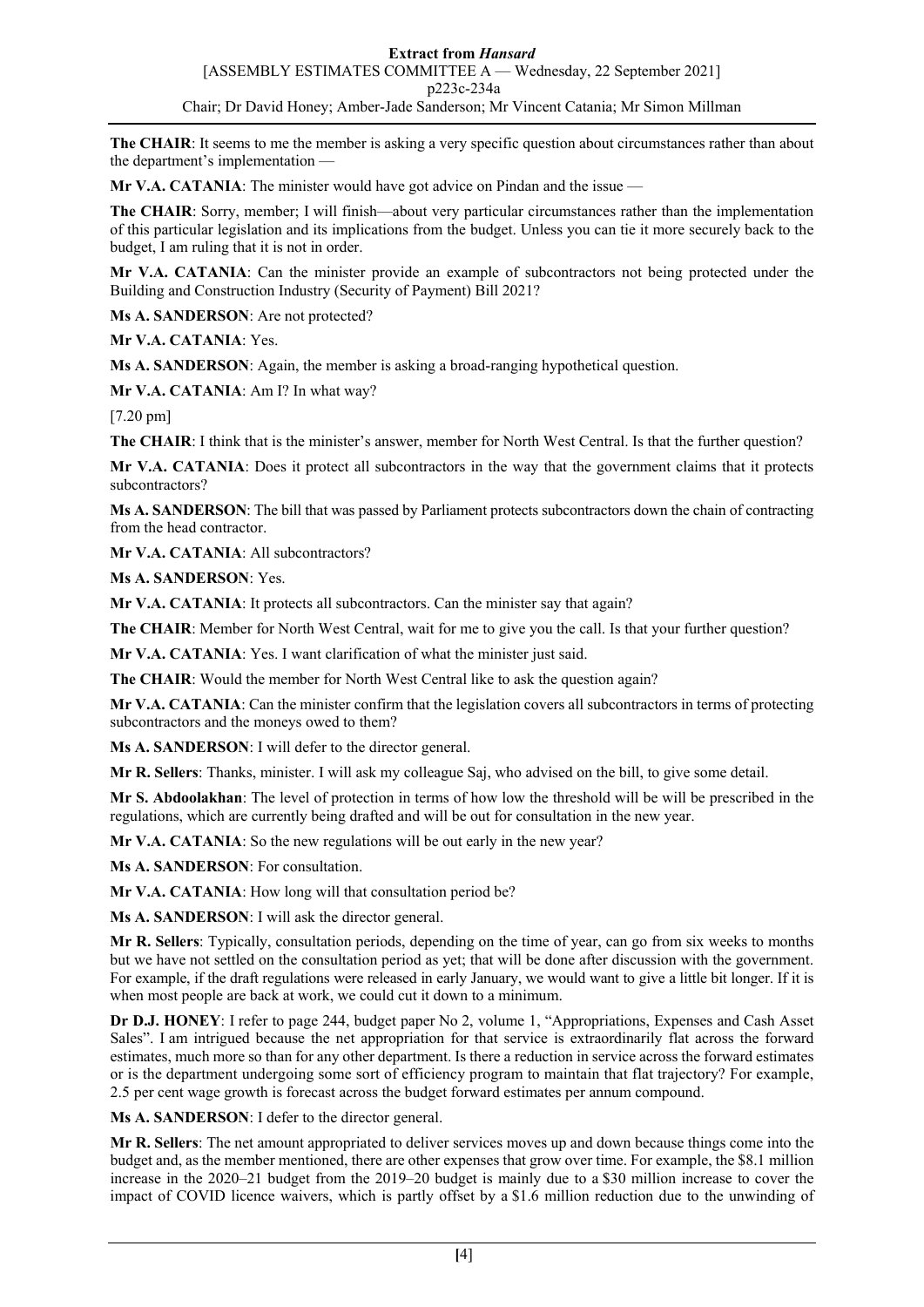Australian accounting standard B16 for leased accommodation and previous saving measures for the revised public sector wages policy, state fleet reductions, senior executive service reductions, voluntary targeted separations—I can go on. Member, there are some ups and downs in each year. When it is looked at in toto it looks like it is flat, but when one reads into the detail, there are some things that come in and some things, as the member rightly pointed out, that grow over time and others, like efficiency dividends, that take it back down.

**Dr D.J. HONEY**: I refer to page 244, "Cash Assets" at the bottom of the table. There is an enormously growing volume of cash assets to over half a billion dollars of retained cash in the department, which seems unusual to me. Can the minister explain why so much cash is being retained by the department?

**Ms A. SANDERSON**: I refer to the director general.

**Mr R. Sellers**: A variety of accounts have expenditure limits set against them and depending on how the economy is going, some of those grow large, others are small. They were originally set up on fee structures, levies or fee for service. The service undertaken around those is set as an expenditure limit against what we predict the account is going to be. There are others that are held against bonds and other amounts of money that sit there in trust accounts that are used to refund various things that can be business activities in residential and commercial tenancies. We can go into some detail on some of those accounts if you would like, but I would need to get advice from some of my colleagues.

**Ms A. SANDERSON**: I ask Mr De Giorgio.

**Mr R. De Giorgio**: As the director general just stated, we have the special purpose accounts and, just by way of example, to mention a few of them, the Mining Rehabilitation Fund has increased by about \$34 million from the previous to the last financial year and the mines safety levy has increased. We have got a lot of special purpose accounts that have increased, which have effectively increased the cash assets of the department.

**Dr D.J. HONEY**: Would it be possible to get a breakdown of those costs—I do not need it right now—by way of supplementary information? It seems to be a habit that a lot of departments are carrying forward a lot of money.

**Ms A. SANDERSON**: I am happy for the member to put it on notice. There are very strict requirements around how the money in special purpose accounts can be spent.

**Dr D.J. HONEY**: I refer to page 246, budget paper No 2, volume 1, and the twelfth dot point, which states that the department will review the Electricity Act 1945 and the Gas Standards Act 1972, which regulate electrical safety and so forth. In August, EnergySafety expressed concerns about Western Power's wooden pole maintenance and replacement program. Is that a matter that the department has looked into and has the department formed a view on the way that Western Power manages that power network, especially on private property?

**Ms A. SANDERSON**: I defer to the director general, who will direct the question.

**Mr R. Sellers**: Thanks, minister. There have been quite a few discussions on this topic and my colleague Saj will lead the member through some of that detail.

[7.30 pm]

**Mr S. Abdoolakhan**: I guess the member is referring to Western Power's management of private poles. It is not to do with its own asset; it is in regard to the management of private assets. We have held discussions with Western Power and we have been reassured that it is developing a system of inspection to inspect the first poles under the consumer installations. It is a risk-based system and it has assured us that we will get to all higher risk wooden poles before the next fire season.

**Dr D.J. HONEY**: Just to give me the scale of that, what is the estimated number of properties with private poles versus the number that have been assessed in that high-risk category?

**Ms A. SANDERSON:** I suggest the member directs that question to the Minister for Energy as they are assets —

**Dr D.J. HONEY**: So did that department carry out the assessment, minister?

**Ms A. SANDERSON**: We can give the member the advice of our agency as to its obligations for safety, but for numbers of assets and the time frames, I suggest the member directs that question to the Minister for Energy.

**Mr V.A. CATANIA:** Paragraph 15.1 on page 247 states in relation to COVID-19 —

The Department's Consumer Protection Division will continue to administer the Residential Rent Relief Grant Scheme which was initially implemented in April 2020. Originally intended to conclude on 30 June 2021, the Government extended this scheme through until 31 December 2021 for tenants who had a residential tenancy agreement in place as at 28 June 2021.

Is the minister able to let us know what is the volume of cash in that scheme and how many individuals have accessed that scheme? How many people does the department project will take up the scheme by 31 December this year?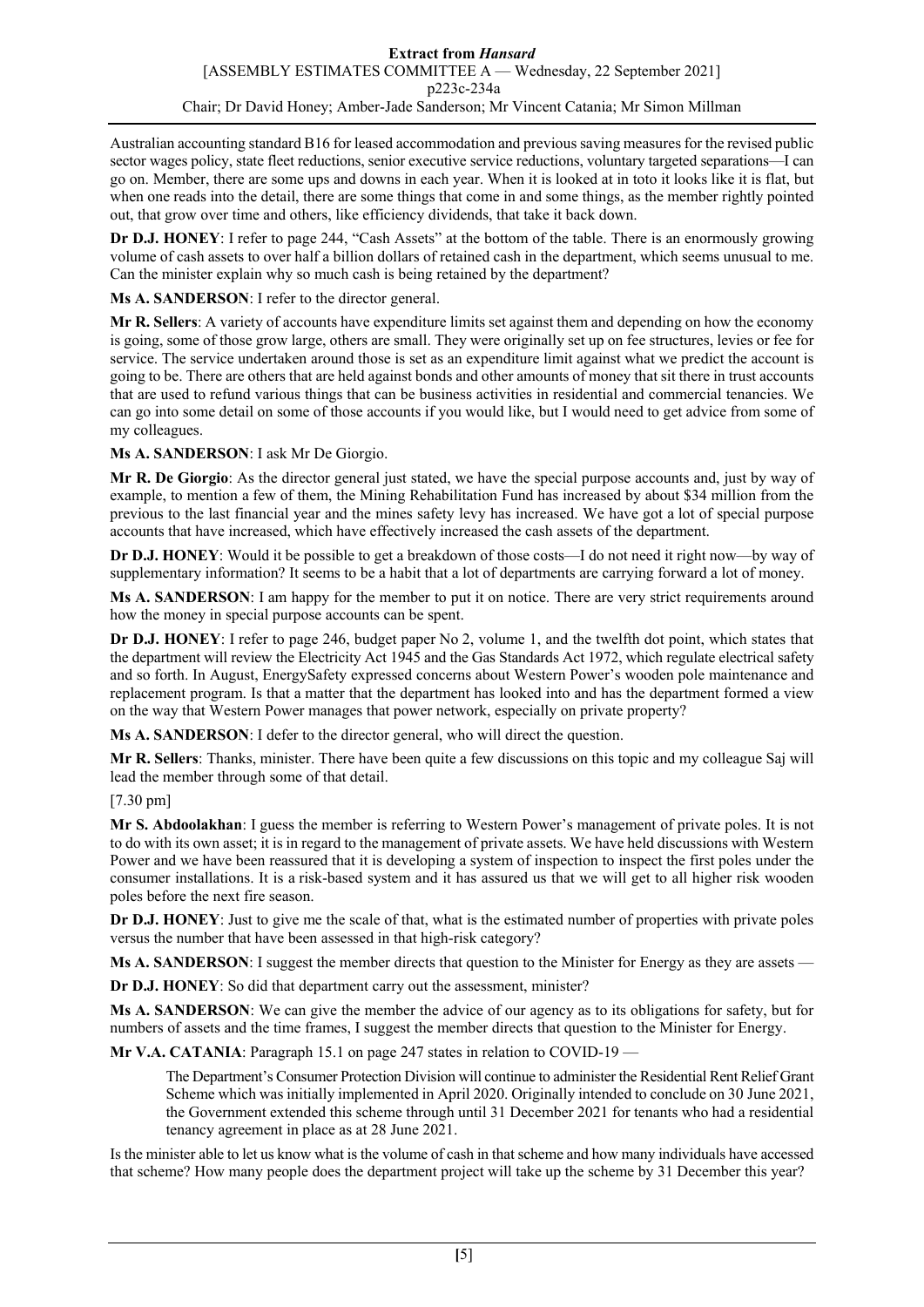#### **Extract from** *Hansard* [ASSEMBLY ESTIMATES COMMITTEE A — Wednesday, 22 September 2021] p223c-234a Chair; Dr David Honey; Amber-Jade Sanderson; Mr Vincent Catania; Mr Simon Millman

**Ms A. SANDERSON**: Yes, I can. The residential relief grants scheme was put in place and \$30 million was provided to the department to support tenants in their tenancies under the emergency Residential Tenancies (COVID-19 Response) Act 2020, which was a requirement of national cabinet. It has been delivered in four phases. It has been amended to respond to some of the issues those tenants were having. The first phase was 1 May to 28 September 2020 and provided for grants of around \$2 000 or up to four weeks' rent. Tenants had to be in significant hardship and unemployed, that hardship had to be caused by the COVID-19 pandemic and there needed to be an agreement for reduced rent and to engage in mandatory conciliation. The second phase was up to four weeks' rent with similar parameters, and that went up to 31 December 2020. The number of payments made was 7 840 and the total amount paid was about \$10.8 million to those tenants, so significant support was provided to those tenants and landlords. The third phase then commenced from 1 January 2021 to the end of this year for up to \$4 000 or 75 per cent of rent arrears. Again, there was eligibility around COVID hardship. They had to have an agreed six months further on their lease with the landlord and essentially clear as much of those arrears as they could. There were 652 payments made at about \$1.4 million of that third tranche. The fourth phase commenced on 27 February and runs until 31 December this year. That is up to \$2 000 to assist with the payment of rent increases. This is when the moratorium fell off. Those landlords had not been able to increase their rent and those tenants were facing significant rent increases. When they were facing a rent increase of more than five per cent, they got up to \$2 000, and there was a condition on the landlord to grant them an extension. Obviously, those tenants had to be in hardship caused by COVID-19. That still has time to run, but around half a million dollars has been provided in 687 payments.

Overall, it is just under \$13 million, not including administrative costs. There is money to be spent. We cannot determine how much of that will be spent by the end of year, but it is there and available for tenants and there will be outreach and support to make sure that people are aware of it.

I will hand to the commissioner to provide a bit more detail.

**Mr G. Newcombe**: Yes, we are continuing to promote the availability of the grants. We will go out with an increased campaign later this month. A high proportion of applications are ineligible. People are being encouraged to apply by real estate agents and others without any initial assessment of whether they meet the criteria. About 70 per cent of applications do not meet the criteria. Two things we will focus on in promoting the scheme for the remainder of the year are, first, its availability and, second, being clear about the eligibility criteria, so we will try to drop the number of applications that are ineligible and that are really wasting everybody's time. We are uncertain about exactly where we will end up, but the expectation is that there will be in the order of \$5 million that will not be spent. Our aim is to promote as big an uptake of the grants as we can.

**Mr V.A. CATANIA**: Given that there will probably be some money left over, will the criteria be changed to allow more to take it up? I am sure that people may not meet the criteria that are set out, but that does not mean that there is not hardship with the increased rental costs that they are incurring. Is there any chance of reviewing the policy to ensure that more can take it up?

**Ms A. SANDERSON**: The criteria will remain because the scheme is targeted at the most vulnerable and those on the lowest fixed income. The efforts of the department will be put towards making sure that everyone who is eligible has access to that funding or an application for that funding.

**Dr D.J. HONEY**: I refer to page 244 under "Appropriations, Expenses and Cash Assets" and to the line item "Services to Industry Component (Mining Tenement Rentals (MTR))". There is a step change from the 2020–21 estimated actual to the 2021–22 budget estimate of about \$6 million. What is that step change? It seems to be consistent across the forward estimates.

**Ms A. SANDERSON**: That is a question for the Minister for Mines and Petroleum.

**Mr V.A. CATANIA**: Okay. I am sure that this comes under the Minister for Commerce. I refer to the thirteenth paragraph on page 246. Can the minister jog my memory: have we passed that legislation in this place? I think it is in the other place, because budget paper No  $2$  states  $\cdot$ 

Subject to the passage of legislation, the Government has committed to the implementation of Automatic Mutual Recognition (AMR) in Western Australia during the second half of 2021 as part of a national scheme.

Can the minister provide an update on where that legislation sits at present?

**Ms A. SANDERSON**: That has not been introduced into the Parliament yet.

**Mr V.A. CATANIA**: Does it look like it will be read in before the end of this parliamentary sitting?

**Ms A. SANDERSON**: That would be the aim, but it depends on the Parliamentary Counsel's Office, essentially. It has a very full workload.

[7.40 pm]

**Mr V.A. CATANIA**: How vital is this legislation? Is it correct that this legislation has not yet been drafted?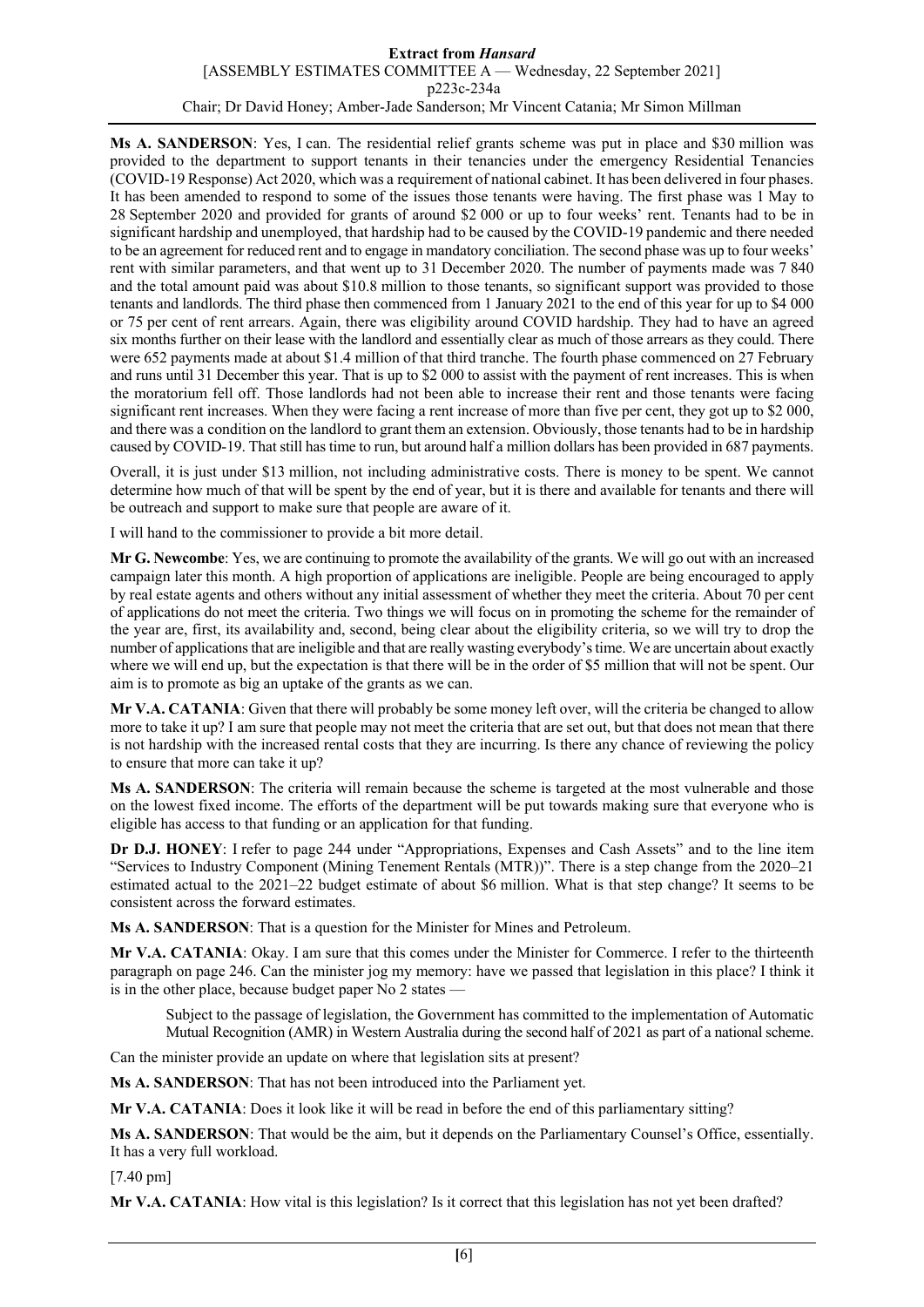**Ms A. SANDERSON**: It has not been introduced.

**Mr V.A. CATANIA:** I thought the minister said that parliamentary counsel had a backlog.

**Ms A. SANDERSON**: This is the Premier's legislation. It was agreed to by national Treasurers. It is the legislation of the Premier; Treasurer. I cannot give the member a clear status update.

**Mr V.A. CATANIA**: Is it uniform legislation?

**Ms A. SANDERSON**: It is the result of a national agreement. I am not sure whether it is uniform. That will be determined by the Parliament. I cannot give the member its exact status, other than to tell him that it has not been introduced.

**Dr D.J. HONEY**: I turn to the spending changes on page 245 of budget paper No 2. The first line item is "Building and Construction Industry (Security of Payment) Bill 2021". A significant amount of money has been allocated across the forward estimates. What is that allocation of money for?

**Ms A. SANDERSON**: The government has allocated \$6.94 million over the next four years to implement the act. Fundamental changes have been made to payment practices in the construction industry. A range of services will be funded, including education. Significant education needs to be undertaken in the sector, in particular for subcontractors. That is something that I hear consistently. The legislation will extend the Building Commissioner's statutory role beyond the building industry to encompass the wider construction industry. That will require resourcing. The Building Commissioner's scope will expand from regulating building services to regulating commercial conduct and behaviour more generally across the building and construction industry, assisting the Building Services Board exercise its new powers to exclude directors of building service contractors with a history of financial failure and investigating and prosecuting breaches of the retention trust scheme. A majority of those new costs are recurrent in nature and cannot be absorbed into the existing budget. Essentially, FTEs will be recruited to support the implementation of the laws.

**Dr D.J. HONEY**: In that same table, there is a one-off payment of \$100 000 to Circle Green Community Legal. As the minister knows, I am familiar with that group but I am intrigued to know what the payment is for.

**Ms A. SANDERSON**: I am told that that falls under the Minister for Industrial Relations.

**Dr D.J. HONEY**: I take it that the minister does not have responsibility for fast-tracking mining approvals either?

**Ms A. SANDERSON**: No, I do not.

**Dr D.J. HONEY**: An amount of \$1 million has been allocated to mental health in the workplace across each of the forward estimates. Again, I am interested in what that money is for.

**Ms A. SANDERSON**: Again, it comes under industrial relations.

**Mr V.A. CATANIA**: Paragraph 11 on page 246 states —

The Department's work and industry consultation on major policy reform initiatives in implementing the recommendations of the Building Confidence—Improving the Effectiveness of Compliance and Enforcement Systems for the Building and Construction Industry across Australia report is continuing. It is expected that final reports on several reform proposals will be considered by the Government in late 2021.

Can the minister update us on whether those reports will be considered in late 2021?

**Ms A. SANDERSON**: I can confirm that they will be considered by the government in late 2021. A range of recommendations came out of that report. A number of them are not necessarily immediately applicable to Western Australia, unsurprisingly from a report that came from the eastern states. We are working through them with a very measured approach. I think everyone agrees that most of the recommendations are good and appropriate but it comes down to how they are implemented in WA. Yes, it will be considered and we will probably be outlining a staged approach to the implementation of those recommendations over the coming years, and working with the sector to implement those recommendations.

**Mr V.A. CATANIA**: Prior to the implementation of those recommendations, are any legislative changes required?

**Ms A. SANDERSON**: Changes will need to be made to the act and the regulations, and there will also be administrative changes.

**Mr V.A. CATANIA**: Does the minister foresee those changes coming in in 2022? What is the time frame for those legislative changes?

**Ms A. SANDERSON**: I foresee those changes occurring in this term of government.

**Mr V.A. CATANIA**: Parliamentary drafting is obviously under a huge amount of pressure because, from an opposition point of view, we cannot get anything done.

Ms A. SANDERSON: Then they are doing a good job!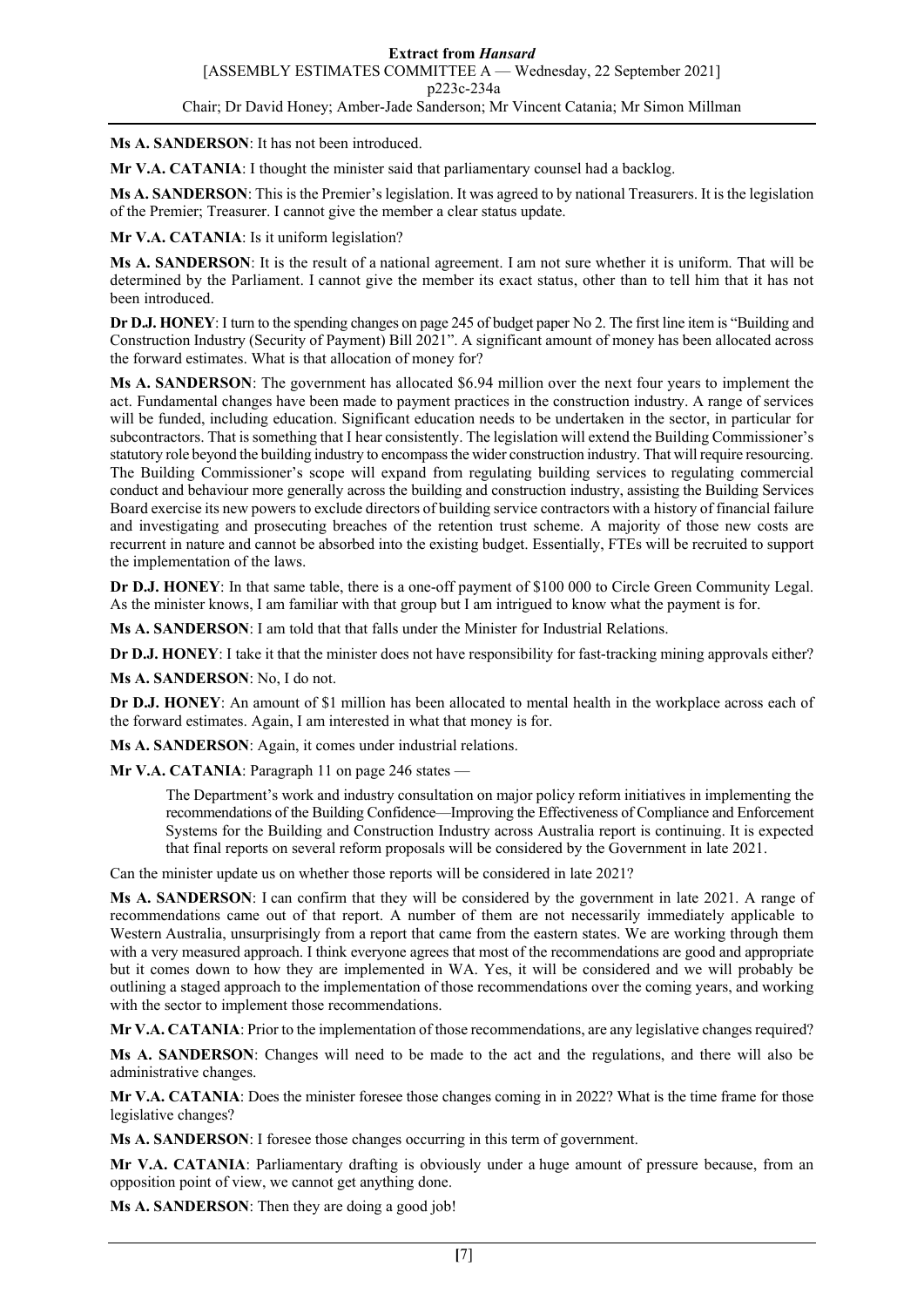### **Mr V.A. CATANIA**: I will take that as being said tongue-in-cheek.

The government's aim is to make those changes after the report is handed down. Will any necessary changes be done in this term?

**Ms A. SANDERSON**: The government will have a report to consider this year. We will consult on the implementation of those changes. Early informal discussions have commenced. I cannot give a time frame but I would like to see the legislative changes that are required during this term of government because I think improving confidence in the sector is important.

**Mr V.A. CATANIA**: The minister said that some consultation has already been undertaken. Who is the minister consulting with and is the minister able to provide a list of stakeholders that she is consulting with now and wishes to consult with in the future?

**Ms A. SANDERSON**:I probably cannot provide the member with a formal list, but the department consults regularly with the building industry and the unions. I am happy to defer to Saj Abdoolakhan to outline some of those discussions.

**Mr S. Abdoolakhan**: Recommendations were made ranging from the powers of regulators to the integrity of buildings, surveyors, documentation requirements and a proposal for an inspection regime. The recommendations are very wideranging. We have already put out four consultation papers. We have had full public consultation. Four different papers have been publicly released. We have consulted on reforms to a building approval process for single residential dwellings. We did this between September 2019 and December 2019. We consulted publicly on an approval process for commercial buildings between September 2019 and June 2020. We have consulted on a proposal to register building engineers. We also consulted on a proposal to review inspection requirements for builders and building practitioners. We are currently examining the feedback we received during this consultation. As I said, this has been public. The public has been invited. We have had quite a few; I do not have the exact numbers on me but I can provide them if needed. Major industry stakeholders have provided comments to all these papers. We are in the process of examining the feedback we received. We will be doing a cost–benefit analysis and then putting it to the minister to have more formal discussions about the way forward.

**Dr D.J. HONEY**: I refer to paragraph 7 on page 246. Can the minister tell me whether this item is relevant to her area? Clearly, the issue of workplace harassment, and particularly sexual harassment, has been revealed as a major issue on mine sites, in particular. Can the minister inform me how many bullying and sexual harassment complaints were made in 2020–21 and in 2021–22 to date?

[7.50 pm]

**The CHAIR**: Member for Cottesloe, I suspect that is not the minister's responsibility; it is the Minister for Industrial Relations.

**Mr V.A. CATANIA**: I hope this is related to the minister's portfolio! It is the same page, 246, paragraph 10.

**Ms A. SANDERSON**: No, that is industrial relations.

**The CHAIR**: I would say that if it is to do with public sector wages policy et cetera, it is a matter for the Minister for Industrial Relations.

**Mr V.A. CATANIA**: Even wage theft?

**The CHAIR**: Yes, that would come under the Minister for Industrial Relations as well.

**Mr V.A. CATANIA**: We will get there; I will defer to my learned colleague to my left!

**Dr D.J. HONEY**: That is a challenge, dare I say, given the reduction in scope.

**The CHAIR**: I think it is important to bear in mind that the Minister for Commerce is essentially responsible for regulatory and protective matters—consumer protection and industry regulation and protection—rather than any of the industrial relations or health and safety matters.

**Dr D.J. HONEY**: Thank you for that guidance, chair. In relation to community retirement facilities, I have received a significant number of complaints in my electorate about behaviours in that area, particularly around governance. There are situations in which so-called community boards put themselves in the position of being effectively appointed for life. To explain that, they restrict who can apply for membership of a board. They have the acquiescence of residents, because the residents typically go along with whatever the board puts to them. To give the minister a particular example, boards can pay themselves handsomely—\$50 000 a year each—and they are effectively unassailable; they are there for life and have the power to pay themselves moneys. I had heard that a review was being undertaken into this sector. It seems to me that this sector is open to potential abuse, particularly of elderly and vulnerable residents.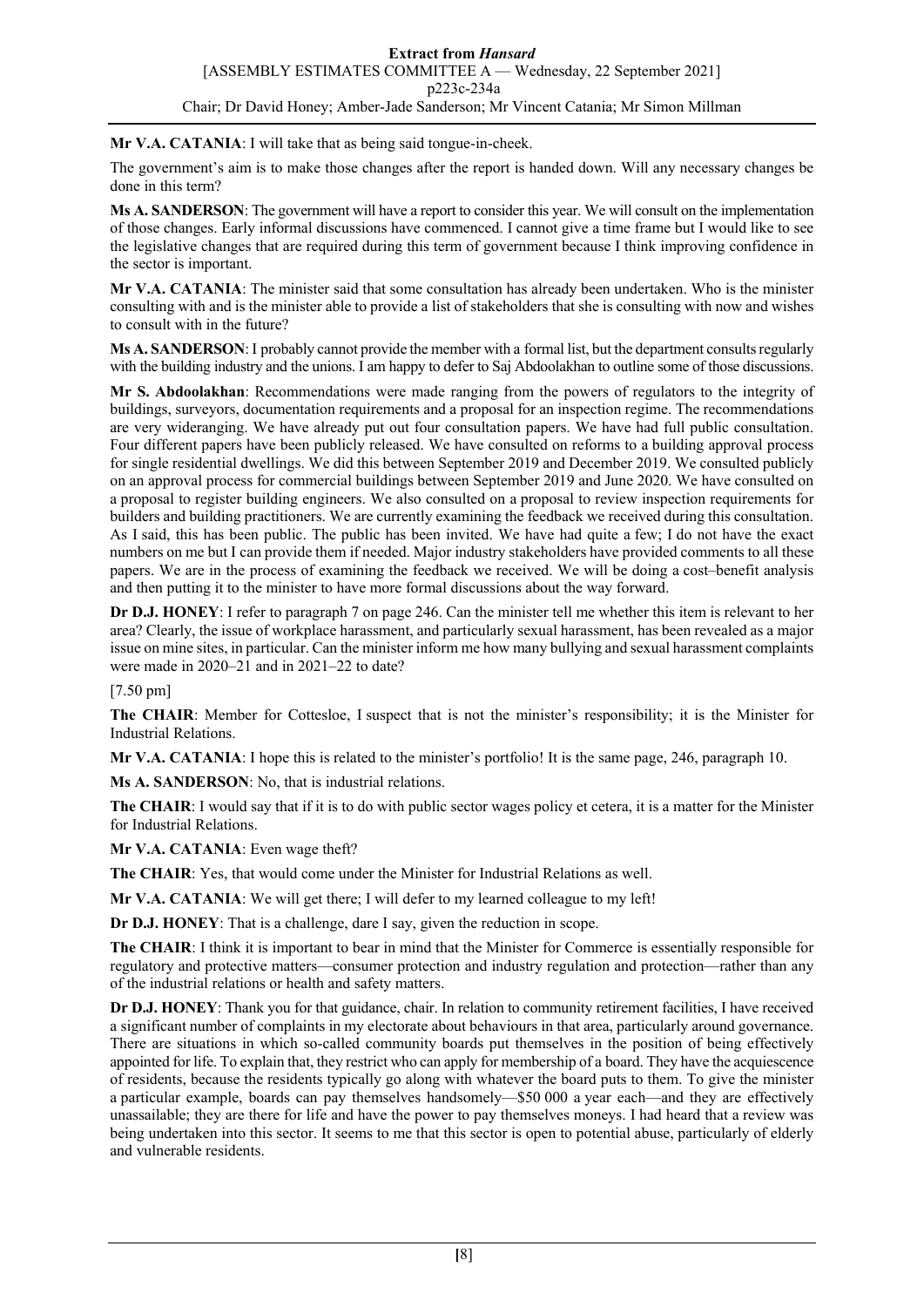**The CHAIR**: Member for Cottesloe, I am certainly satisfied that matters dealing with incorporated associations are within the minister's portfolio responsibilities, but you did not cite a particular line item. Nonetheless, if the minister is willing to answer, I am willing to allow the question.

**Ms A. SANDERSON**: I am happy to indulge the member, chair, because it is an important issue, and one that the member is quite right to raise about some of the most vulnerable constituents. It is also, essentially, an important aspect of the affordable housing mix for older people who want to live independently. This is a really important reform, and it is long overdue. It was started, I think, under the previous government. It has been lengthy, and I am not saying anything out of turn by saying that it has taken too long. Public consultation on the reform closed on 27 July this year. A number of issues are up for discussion, including exit fees, which is quite a hot topic for both sides. Treasury Corporation is conducting an assessment of the financial impact of exit fees, and we are hoping to put together a package to work with very soon. I would like to have that legislation drafted and passed within the next couple of years, because I certainly agree that the sector is overdue for some much-needed certainty in that regard.

**Dr D.J. HONEY**: This may be too detailed, but are changes being considered to prevent situations in which a board effectively removes itself from management by the residents and becomes almost independent of the residents and the association?

**Ms A. SANDERSON**: I will refer that question to the commissioner.

**Mr G. Newcombe**: The actual operating structure of a retirement village—which can be a variety of legal bodies is not, of itself, the subject of the review. The review is looking at the contractual relationships and the residential relationships of residents in the villages. Consumer Protection also regulates some of those vehicles; we regulate incorporated associations. We are very active in this space. If the member had a particular issue that he would like to raise with us, I would be more than happy to receive it and we would have a look at it. There are arrangements; residents are not, in most circumstances, members of the controlling body. It is a different relationship—a contractual relationship with the provider. There is a range of structures that the provider can adopt, but we would be very happy to look at any matter or specific concern that the member wants to bring to us.

**Dr D.J. HONEY**: Are there model articles of association for incorporated bodies? Are there model rules that apply?

**Mr G. Newcombe**: We certainly offer model rules for incorporated associations. It is not incumbent upon any association to take up those model rules, but the rules have been drafted to ensure compliance with legislation so that any association that looks to amend those rules must also do so in compliance with the act—it must cover all of the requirements of the Associations Incorporation Act. The model rules are available. They are promoted but they are not mandatory; they can be deviated from in part or in whole, but in doing so, there must be compliance with the requirements of the legislation.

**Mr V.A. CATANIA**: I refer to paragraph 14 on page 247, which states —

The impact of the COVID-19 pandemic continues to increase the number of consumers seeking assistance.

There is reference to changes in the JobKeeper scheme and the effect that has had on small businesses and so forth. Does the minister have any idea about the situation that businesses are in? Is there a percentage of businesses that are still suffering because of diminished transactions with the east coast and fewer tourists, and are struggling to make ends meet? It has been difficult for a lot of businesses. Can the minister outline the support her department is providing to consumers who are vulnerable because of the businesses they are working for? What support does the minister have available?

**Ms A. SANDERSON**: I understood the first part of the question; I might ask the member to repeat the second part. I think the first part of the question was around data on struggling businesses. That is not something that the department holds. Treasury gets a range of information from banks, chambers of commerce and industry and other sources, and it puts together a pretty good scope of the state of confidence and the state of business in WA, but it is not something that the department holds. Sorry, what was the second part of the question?

**Mr V.A. CATANIA**: Some consumers may be vulnerable because they are seeking unsustainable credit and are exposed to firms purporting to provide debt management support. I suppose it is individuals who may have been taken advantage of during this very vulnerable time for a lot of people. What support is the department providing in the way of counselling or legal advice? When a consumer comes to the department, what does the department do with that information? Does it report it to the police or the commonwealth government? Perhaps the minister can describe the process.

[8.00 pm]

**Ms A. SANDERSON**: The member asked a couple of questions, one was around fraudulent activity.

**Mr V.A. CATANIA**: That last one is probably the right one.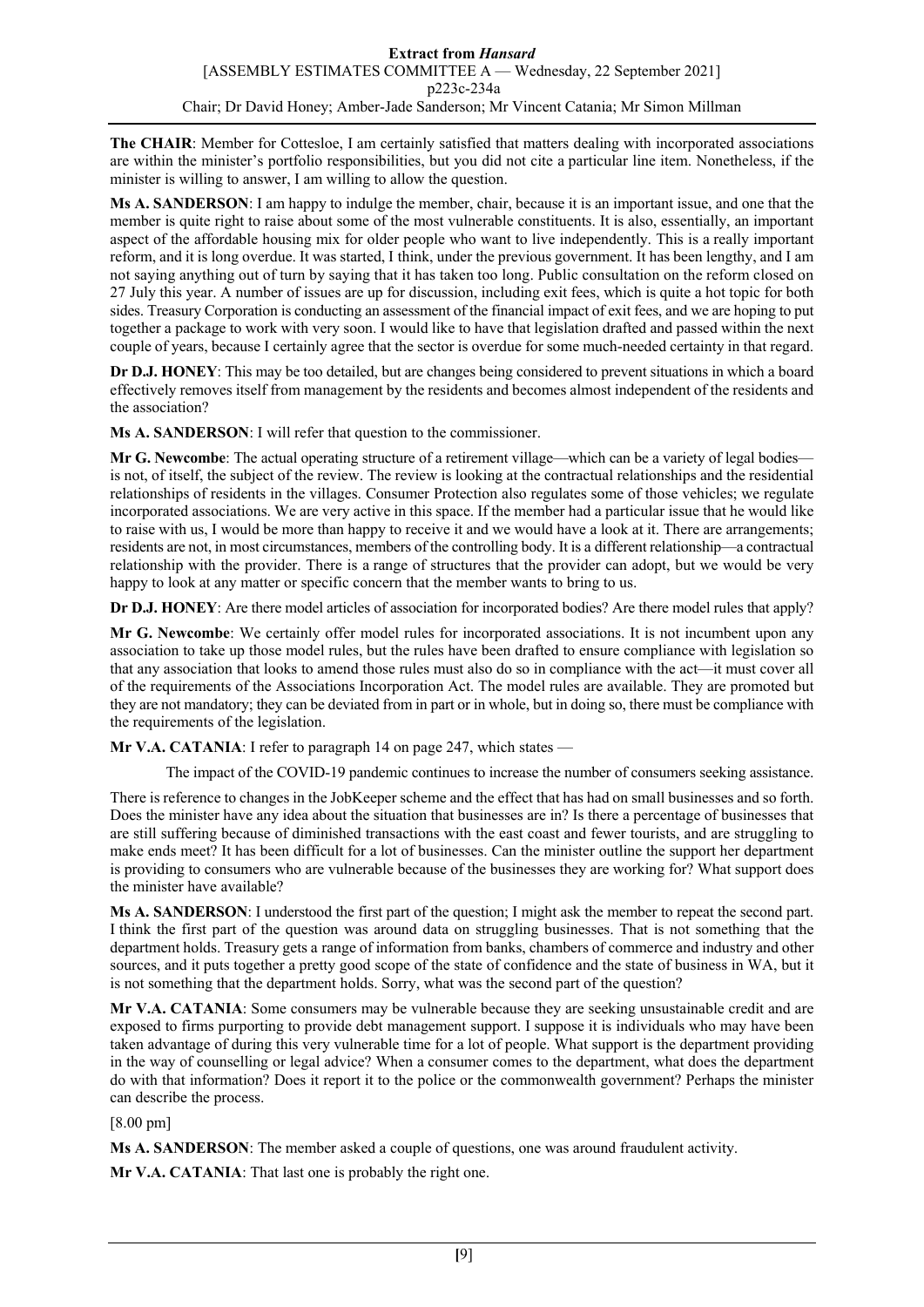**Ms A. SANDERSON**: The member hit on one of my pet hates—that is, those really unscrupulous debt managers as they call themselves and payday lenders. They are truly vile.

**Mr V.A. CATANIA**: Are they the ones we see on TV?

**Ms A. SANDERSON**: Yes; they wear a big fluffy dog suit and are really friendly, saying, "Here's \$1 000 really quickly on your phone." They target young people; they are legalised loan sharks, basically, who are regulated federally. I would like to see states collectively make very strong representations to the federal government to legislate in this space. They are very vulnerable; they lack financial literacy; and are often desperate. They are quite awful. I think debt managers are no different when they take mostly low-paid people and take a skim of their money to manage their debts and sometimes they do not even pay them. The department employs a range of non-legislative strategies to support vulnerable community members. We obviously work to influence the national agenda to try to get the federal government to do something. The department has partnerships with financial counsellors and community legal services to address debt issues and identify potential unlawful conduct. It is increasing public education, targeting vulnerable consumers with messaging and highlighting the potential detriment and inviting complaints. It is strengthening marketplace monitoring, adjusting inquiries and complaints handling processes to better identify some of the unlawful conduct and improve some referral processes to assist vulnerable consumers and it is raising compliance issues with the Australian Securities and Investments Commission in its capacity as the primary regulator, although ASIC has become increasingly ineffective at times I think it is fair to say. This is an area in which the federal government has really dropped the ball when people are quite in need.

**Mr V.A. CATANIA**: I do not know whether this is on the right path. Consumers are taken advantage of everyday. I have teenage boys who think they know everything and are happy to look on Facebook and purchase a phone and lose their hard-earned money and dad has to come up with it. Is the minister finding that there are more of these instances when consumers are being taken advantage of through social media? What ability is there from a state point of view, or is it more of a commonwealth point of view, to regulate or to legislate to put harsher penalties in place? I know it is difficult because a lot of it is overseas as well. I know of a couple of instances when the boys have been ripped off by people over east. Is there any movement towards providing stronger protections for these rogue teenagers who think they know everything?

**The CHAIR**: I suspect the member and the minister both have personal knowledge of this rather than I do but if the minister is happy to answer.

**Ms A. SANDERSON**: I could sit here and talk to you at length about rogue teenagers but I will defer to the commissioner.

**Mr G. Newcombe**: The member struck at the heart of what Consumer Protection is about. There are two elements to what the member has raised; one is scam and fraud where deliberate attempts are made to take money from people. It is not a bad business practice; it is a deliberate scam. It is very significant organised criminal activity. Consumer Protection had reports last year that equated to losses to scams of around \$12 million. That is just the tip of the iceberg.

**Mr V.A. CATANIA**: Here in Western Australia.

**Mr G. Newcombe**: That is what was just reported to us. It is about 952 reports totalling about \$11.8 million in losses. The estimate for Australia for last year that was reported to the ACCC was in excess of \$200 million. General indications are that it is more than \$1 billion of losses to scams in Australia each financial year. As the member indicated, the vast majority are overseas based and they are extraordinarily difficult to combat. We spend a lot of our time on social media, so we have very active social media accounts on Facebook, Twitter and Instagram and we are also looking at going on TikTok, which the member's sons might tell him about, to make sure we are engaging in that space. We provide information in that space and spend a lot of our time trying to educate people on how best to avoid these sorts of issues.

In terms of behaviour by businesses in Australia that do not produce a result, we received a significant increase in the number of complaints during COVID. We are very active in that space. One of the things I have focused on since my appointment is the broader use of the Australian Consumer Law to tackle these issues. We are very focused on that. As I say, it is our bread and butter. We also offer a conciliation service to try to assist people. We have been extraordinarily successful in the travel space, for example, when people have had cancellations due to COVID and the trader has not necessarily offered a refund, and we have entered into that space and negotiated a very significant number of refunds. It is very much something we are interested in and I suggest that if the member's sons get caught with that, we would be happy to take a complaint and deal with that directly or the member himself if he is the person paying.

**Mr V.A. CATANIA**: I am happy to complain.

Given it is a large problem, if a child had lost their money we would think that their sibling would learn not to do the same. Clearly, there is something missing in a teenager's brain.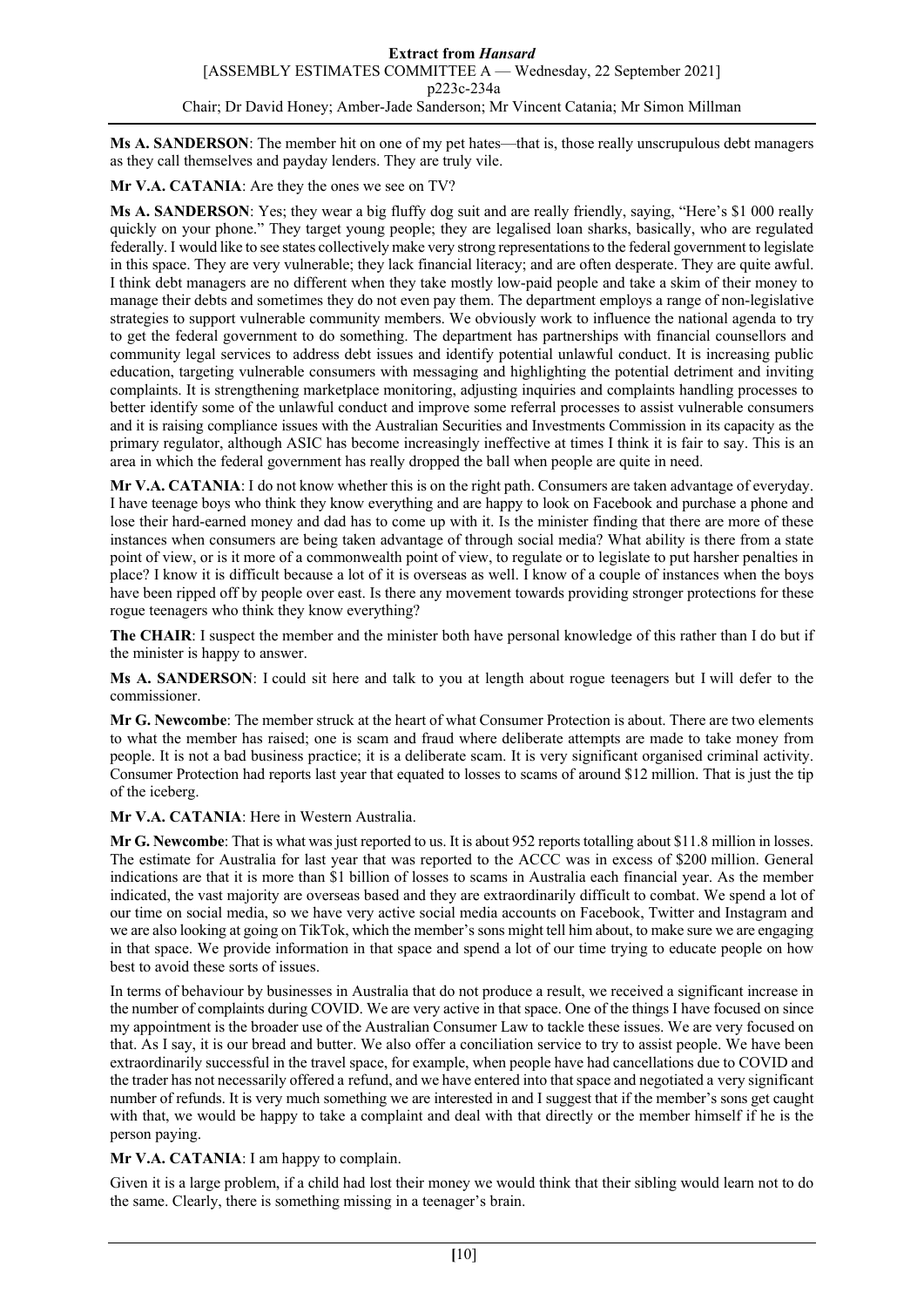I imagine there are probably two ends of the spectrum—namely, the young and those at the other end of their life whereby each can be more gullible at each end. What work is the minister undertaking to work with schools to educate, because education is probably the best form of combating this illegal activity? Is the department going to schools or offering it to schools? Can it be part of the curriculum to make sure people are aware generally of the consequences of social media and, more important, that people do not hand over money to someone they do not know?

**Ms A. SANDERSON**: I will defer to the commissioner.

**Mr G. Newcombe**: The first thing is, I will have to disabuse the member of the common belief that the young and the elderly are most affected. The reality is that the statistics show that a very consistent percentage of people affected are from the age of 25 up. Those under 25 are less susceptible. The difference is that older people over 65 tend to have higher losses, partly because of accumulated assets. They are subject to scams in particular that target those assets, but it is a very consistent flat target and there are lots of reasons, but I will not go through them all or I will be talking for a long time. That is the first thing. It is very consistent and it is not younger people who are really at risk.

In the past, we have sought to be part of the curriculum—I am going back to my previous time with this organisation but that was not successful. It is quite difficult to get on what is a very complex and busy curriculum. We do not specifically do school visits at the moment. However, we do a lot of community visits, including a lot of regional visits. One of our senior officers just finished a visit in the member for North West Central's electorate; we have been in the south west and we are in Kalgoorlie at the moment. We do a lot of that outreach. We do not specifically target schools. We would be interested in doing that, but there are two issues, one finding space in the curriculum and the other is that it is very resource intensive for us to provide curriculum material. At the moment, we would not have the resources to do that, so we would need to talk to government about that.

**Mr V.A. CATANIA**: When there are lockdowns and people are at home and they get bored and are on their phone, their computer, their iPad or whatever the case may be, is that perhaps a good opportunity to promote these concerns that one could get caught up in through social media advertising, TV or radio when there is a captive audience at home? Given what has happened today, hopefully, we will not go into lockdown. Is there an opportunity especially given ticket scalping? I imagine a lot of people have issues with handing over money for something and not receiving a ticket. The ticket scalping legislation has also been a good step towards educating people about purchasing tickets. Has the department thought about any of those avenues when—hopefully we will not—we have lockdowns and people's focus is on social media or devices?

[8.10 pm]

**Ms A. SANDERSON**: The department does a lot of proactive monitoring and engagement. I defer to the commissioner to outline the details.

**Mr G. Newcombe**: Firstly, yes, we are very focused and aware that the pandemic and lockdowns associated with that have driven a number of issues—both scams and other concerns. Our outreach is based around traditional media. We do a lot of radio—we do ABC, 6PR, every Aboriginal radio station in the state and community radio in every space that we have an office, and we have six offices. We have a combination of 20 000 followers on Facebook and Twitter. Our posts reach up to 1.9 million people, not all of them are Western Australians. We are very active in that space.

We also do physical outreach because I am a strong believer in going out to the regions. I was at the Dowerin GWN7 Machinery Field Days talking to people about scams when that was on; so, yes, we are very focused on that. We use social media for two things: firstly, for promoting information and, secondly, it is a very useful complaint receiver. We get lots of intelligence through social media.

Just briefly, we have been very aggressive in the ticket scalping space in providing information to people. Unfortunately, five people who sought to buy tickets from a reseller have been scammed. We had very strongly been advising people not to do that, but those people chose to do it. Five people were scammed; they paid their money and did not receive tickets. It is a live issue. We are combating organised criminal activity in most cases, but it is an absolute focus of what we do.

**Mr V.A. CATANIA**: The ticket scalping legislation is now in place, so any tickets being sold would be for a higher price. Is anyone monitoring the AFL grand final? Has the department found anyone who has yet to understand the new legislation and its consequences?

**Ms A. SANDERSON**: The member has not highlighted a line item, but I will indulge him.

**Mr V.A. CATANIA**: I thought the minister would indulge me. I have given her a Dorothy Dixer.

**Ms A. SANDERSON**: The legislation is in place and is active. As the member knows we amended the commencement date so that it would be in place for the grand final. I give credit to the department for doing an outstanding job to promote the law and raise awareness and engage. Indeed, a number of individuals and organisations have already been identified for being in breach. I will hand over to the commissioner to give more details.